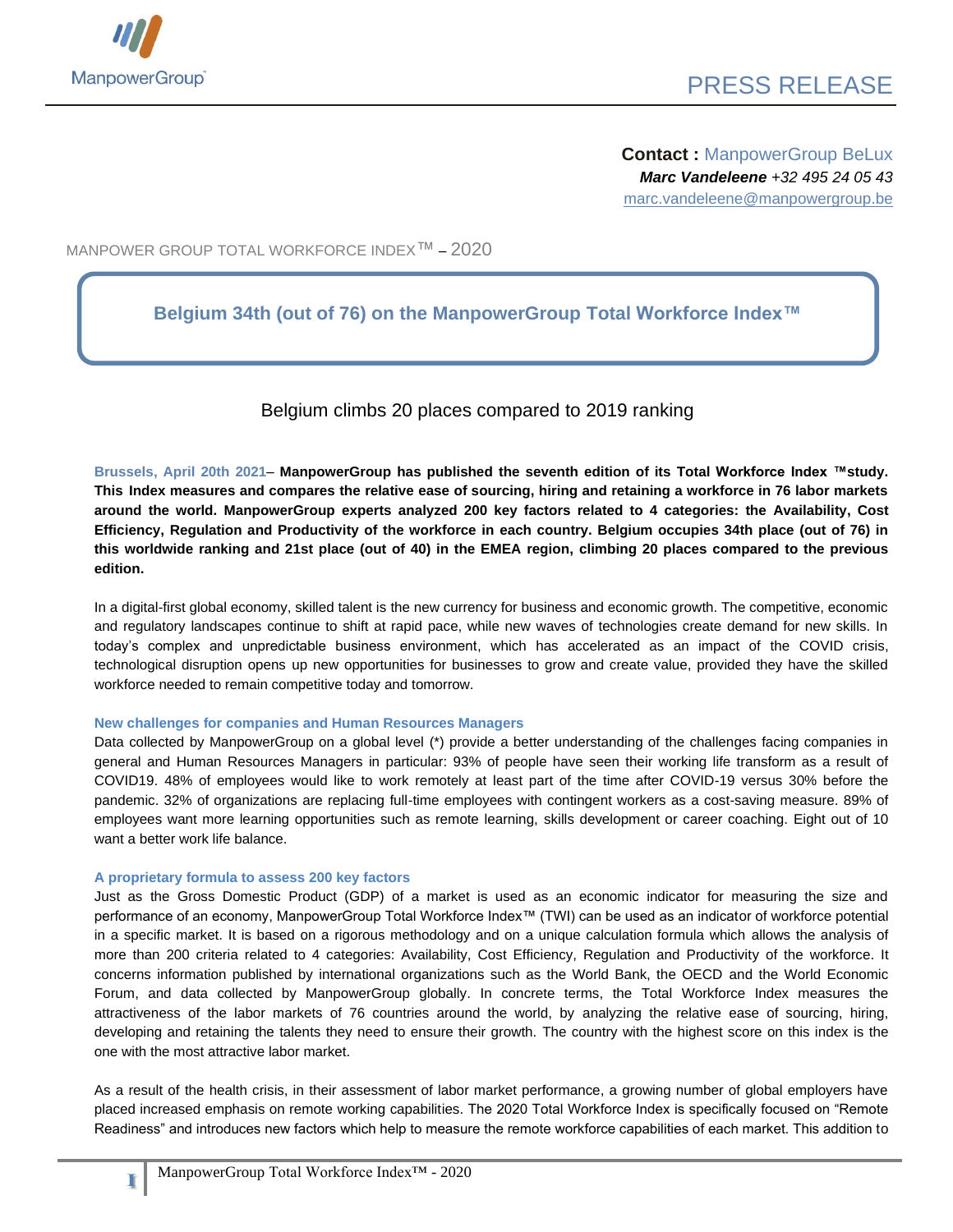

the index has resulted in a significant shift in the rankings year-over-year and will provide the primary theme around which the index annual report is based. The Remote Readiness Indicators assess each of the 76 markets based on the available Remote Workforce, Childcare Gap, Technical Reliability, Technical Accessibility, and Cyber Security Risk.

#### **The United States in first place at global level, Ireland at European level**

Globally, the United States, New Zealand, Canada, Ireland and the United Kingdom lead the 2020 ranking, while in the EMEA region the ranking places Ireland, the United Kingdom United, the Netherlands, Sweden and Denmark at the top. Belgium occupies 34th place (out of 76) in this worldwide ranking and 21st place (out of 40) in the EMEA region, registering a significant improvement of 20 places worldwide and 11 places in the EMEA region.

Compared to other European countries, Belgium, in 34th place globally, is clearly behind the United Kingdom (5th), the Netherlands (6th), Japan (12th), Switzerland (14th), Germany (15th), The Grand Duchy of Luxembourg (18th) and Spain (25th), but ahead of France (39th), Italy (47th) and Poland (48th). Also note the rankings of India (40th), Morocco (52nd), China (55th), Indonesia (60th), Brazil (61st), Russia (63rd), Vietnam (66th).

#### **Belgium's strengths and weaknesses**

*"Belgium has made good progress in our workforce ranking, both globally and in Europe. This improvement is mainly due to the good performance on the criteria linked to remote working capabilities which have been added to this new edition"* explains Philippe Lacroix, Managing Director of ManpowerGroup BeLux*. "In this post-covid world of work, investors will be forced to adopt a multifactorial approach to assess the attractiveness of a labor market and the cost of labor can no longer be the sole criterion. However, this criterion continues to weigh negatively for Belgium, as does the insufficient number of workers available due to talent shortages and the employment rate, which is still too low. Our country is also in 46th position on the criteria of the ease of undertaking, confirming the regulatory and administrative complexity which holds back investors."*

Conversely, the ManpowerGroup report highlights the quality of the Belgian workforce, which remains our country's main asset: the percentage of highly qualified workers (46.8% - increasing), the number of specialists in Research and Development per 1000 (16.61 - increasing), the number of workers with a professional knowledge of English (60%). Other criteria are also positive, particularly gender equality.

#### **New challenges in the labor market**

According to ManpowerGroup, the world of work will continue to transform at pace, forcing companies to align their human resources strategy with their business strategy. The HR specialist identified challenges in the four areas analyzed in its Global Workforce Analysis:

- Workforce Availability: the urgency to deal with skills obsolescence and to ensure that the workforce can acquire not only the necessary digital skills, but also the soft skills required to work remotely, independently. Aging workforce and migration also remain factors that limit the attractiveness of labor markets in the long term.

- Cost Efficiency: pressure on wages in essential sectors (healthcare, logistics, etc.), as well as expected pressure on the profitability of companies as we come out of the covid crisis.

- Regulation: the need to continue to modernize labor markets to respond to changes in production and business models in a globalized world, the need to change the regulatory framework and better integrate new forms of work linked to the gig economy (freelancers, consultants etc.).

- Productivity: the growing impact of communication technologies in a hybrid world of work where office work and teleworking will have to coexist harmoniously, the need to find the right mix between the different types of labor (permanent, flexible, gig economy) depending on the activity and strategy of the company.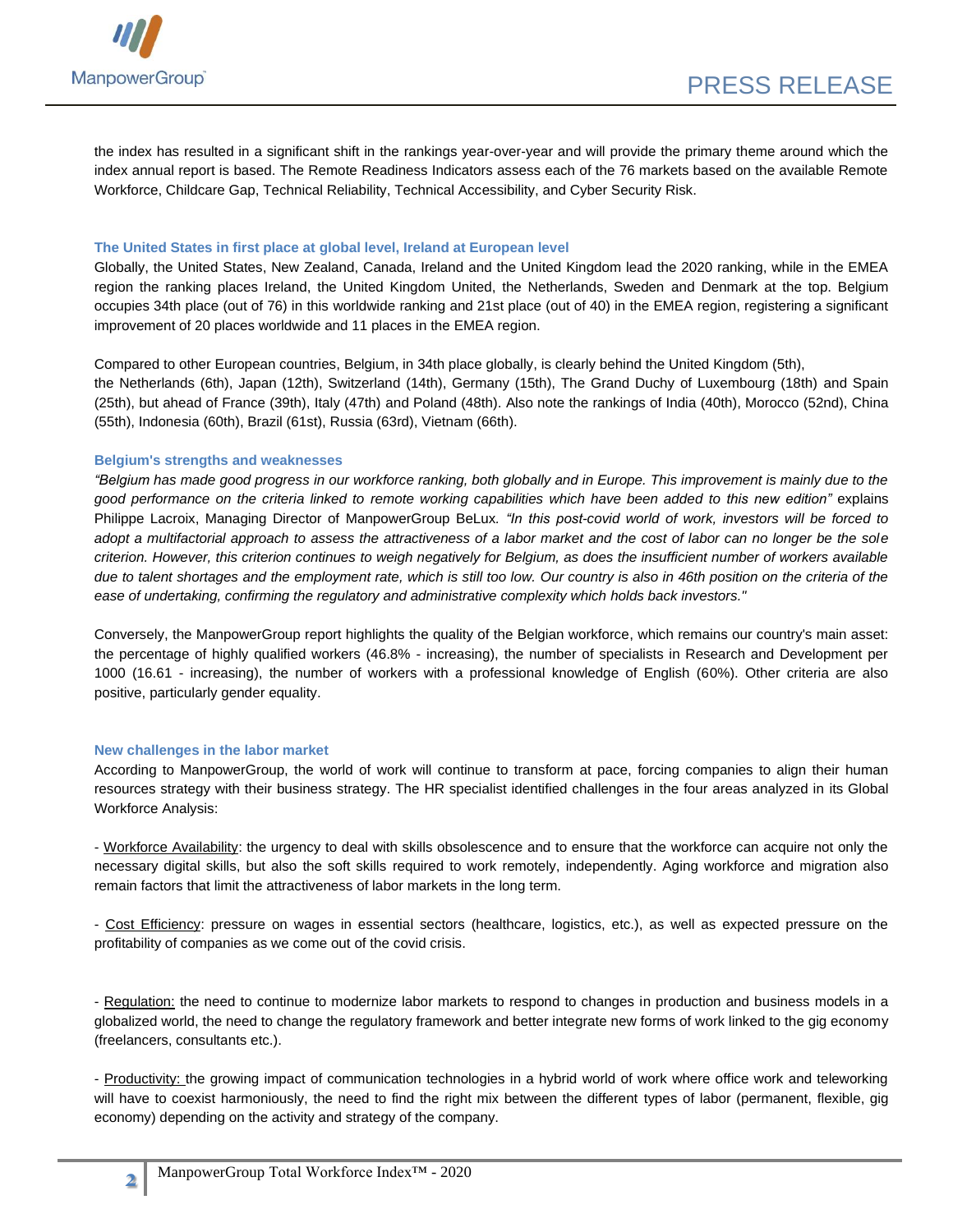

#### **A strategic tool**

The Total Workforce Index helps ManpowerGroup support companies with their long-term workforce planning strategies, including location strategy, remote work allocation, capacity planning, cost savings, market investments, organizational restructuring, workforce mix and sourcing strategy.

(\*) ManpowerGroup Survey: The Future for Workers by Workers, 2020

#### [www.manpowergroup.be](http://www.manpowergroup.be/)



Voor meer informatie  $\rightarrow$  ga naar de website <https://talentsolutions.manpowergroup.com/twi>

Volledig rapport → <https://workforce-resources.manpowergroup.com/home/2020-total-workforce-index-report>

Infografiek voor België → http[s://talentsolutions.manpowergroup.com/twi/market-report?market=Belgium](https://talentsolutions.manpowergroup.com/twi/market-report?market=Belgium)

video → http[s://www.youtube.com/watch?app=desktop&v=6N-\\_cumt10o&feature=youtu.be](https://www.youtube.com/watch?app=desktop&v=6N-_cumt10o&feature=youtu.be)

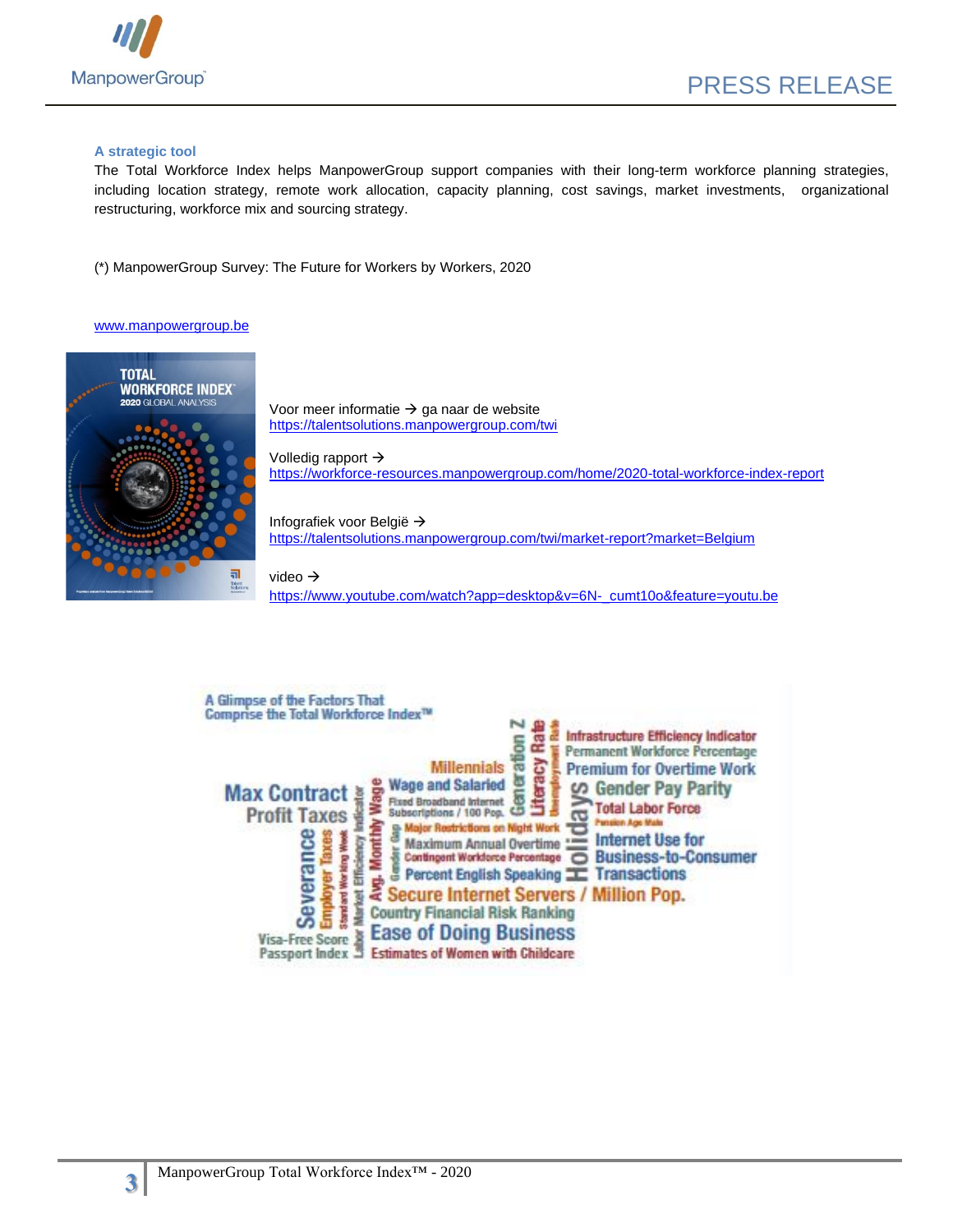

## PRESS RELEASE



# **TOTAL WORKFORCE INDEX<sup>®</sup>**





Total Workforce Index **34th**  $21st$ **Global Ranking** 

Total Workforce Index

**Regional Ranking** 

10% Informal Workforce as a percentage of total workforce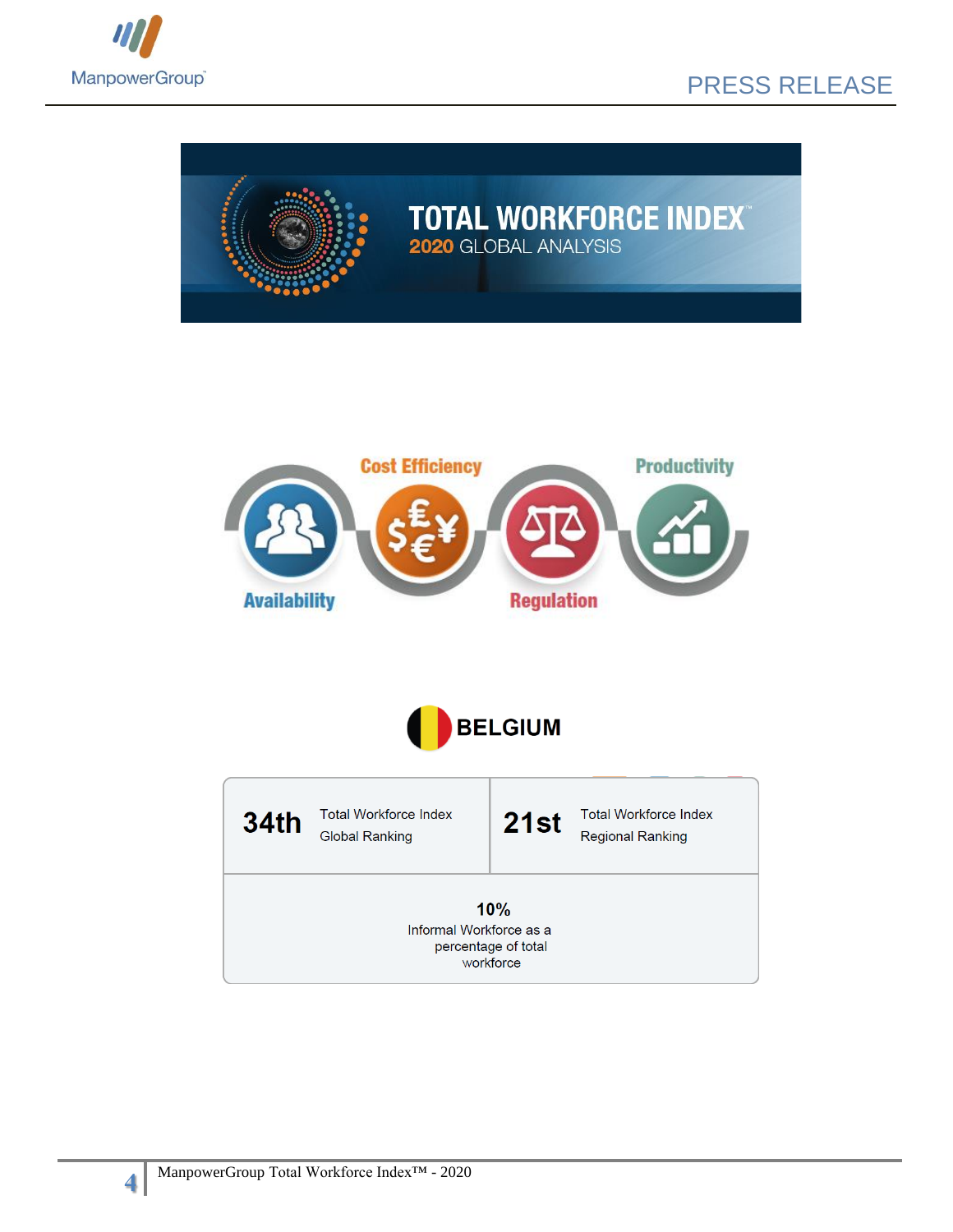

### 2020 TWI Rankings



<https://talentsolutions.manpowergroup.com/twi/global-results/complete-ranking>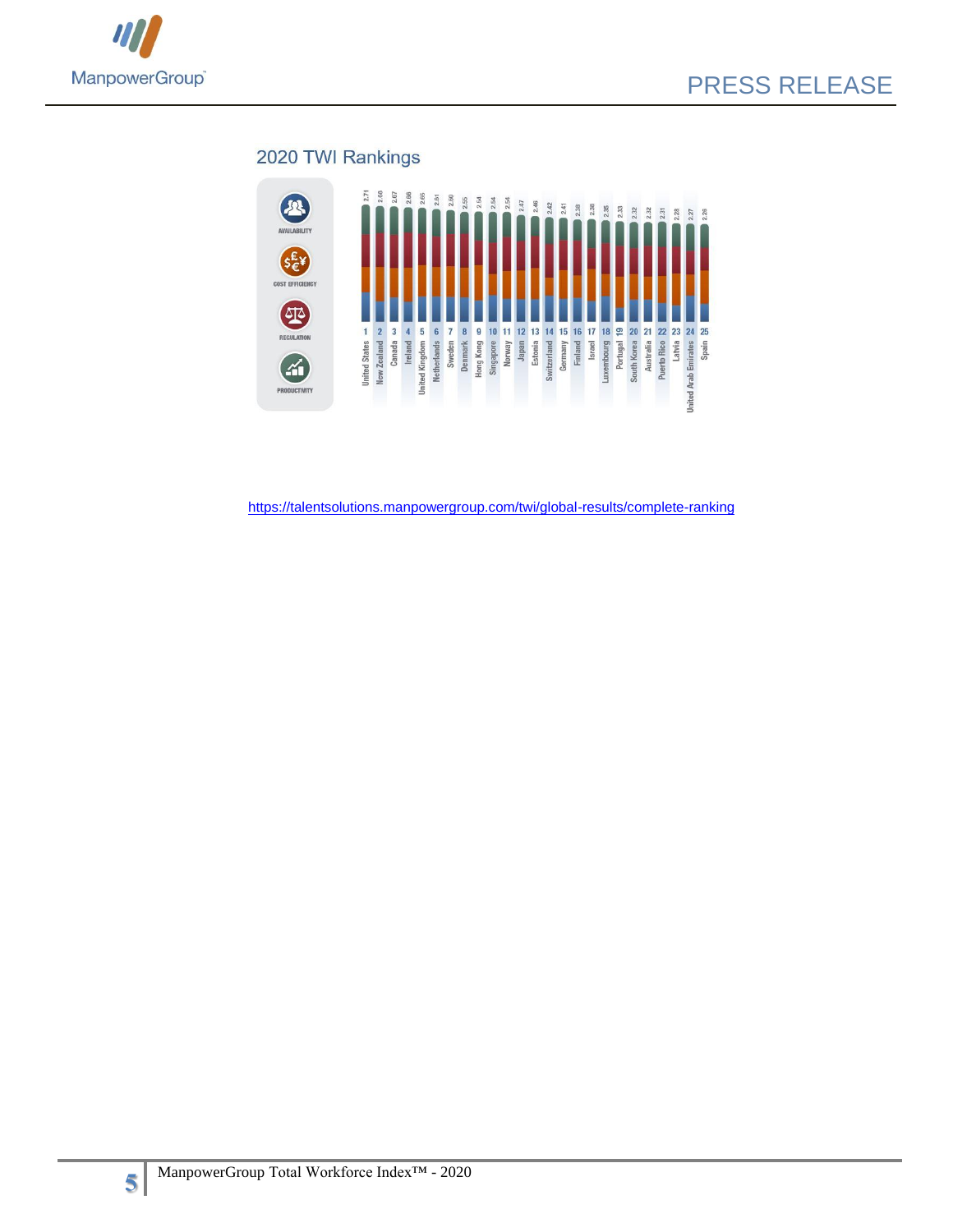

## PRESS RELEASE

TOTAL WORKFORCE INDEX \*\*

## **COMPLETE INDEX RANKINGS FOR** ALL WORKFORCE MARKETS BY INDEX



The complete nankings for each market relative to the Total, Permanent and Contingent indices below show why segmentation of the workforce is so vital to a workforce engagement strategy. Considerations for permanent and contingent workers vary greatly across the four categories, and some markets perform far better in one subset of the workforce than in another. Depending on the type of workforce engagement, the permanent or contingent indices may have more relevant information to consider for a specific role, market or organization.

#### Request a Custom TWI Analysis

| <b>Market</b>      | THE     | <b>Market</b>      | TMT     | <b>Market</b>         | TWI     |
|--------------------|---------|--------------------|---------|-----------------------|---------|
|                    | Ranking |                    | Ranking |                       | Ranking |
| Argentina          | 59      | Indonesia          | 60      | South Africa          | 50      |
| Australia          | 21      | Instand            | Æ.      | South Korea           | 30      |
| Austria            | 26      | <b>Income</b>      | 17      | Spain                 | 25      |
| Bahrain            | 43      | <b>Italy</b>       | 47      | <b>Sweden</b>         | 7.      |
| Belanus.           | 64      | Japan              | 12      | Switzerland           | 14      |
| Belgium            | 34      | Kazakhatan         | 57      | Talwan                | 30      |
| Bolivia            | 75      | Labia              | 23      | Thailand              | 50      |
| Brazil             | G1      | Lithuania          | 37      | Tunisia               | 65      |
| Bulgaria           | $_{22}$ | Luxembourg         | 18      | Turkey                | 70      |
| Canada             | э       | Macau              | 27      | Ukraine               | 69      |
| Chile              | 26      | Malaysia           | 35      | United Arab Emirates  | 24      |
| China              | 55      | Mexico             | 45      | <b>United Kingdom</b> | s.      |
| Colombia           | 62      | Morocco            | 52      | <b>United States</b>  | ٠       |
| Costa Rica         | 41      | Natherlands.       | c       | Uruguay               | 33      |
| Croatia            | 35      | <b>New Zealand</b> | ÷       | Venezuela             | 76      |
| Crech Republic     | 29      | Nicaragua          | 74      | Vietnam               | œ       |
| Denmark            | ٠       | Nonvay             | 11      |                       |         |
| Dominican Republic | 46      | Panama             | 56      |                       |         |
| Ecuador            | 67      | Paraguay           | 72      |                       |         |
| El Salvador        | 71      | Peru               | 54      |                       |         |
| Estonia            | 13      | Philippines        | 42      |                       |         |
| Finland            | 16      | Poland             | 48      |                       |         |
| France             | 39      | Portugal           | 19      |                       |         |
| Germany            | 15      | <b>Puerto Rico</b> | 22      |                       |         |
| Greece             | 53      | Romania            | 51      |                       |         |
| Guatemala          | GO      | Russia             | 43      |                       |         |
| Honduras.          | 73      | Serbia             | 44      |                       |         |
| Hong Kong          | ¥       | Singapore          | 10      |                       |         |
| Hungary            | 49      | Slovakia           | 38      |                       |         |
| India              | 40      | Slovenia           | 28      |                       |         |

## A propos de ManpowerGroup